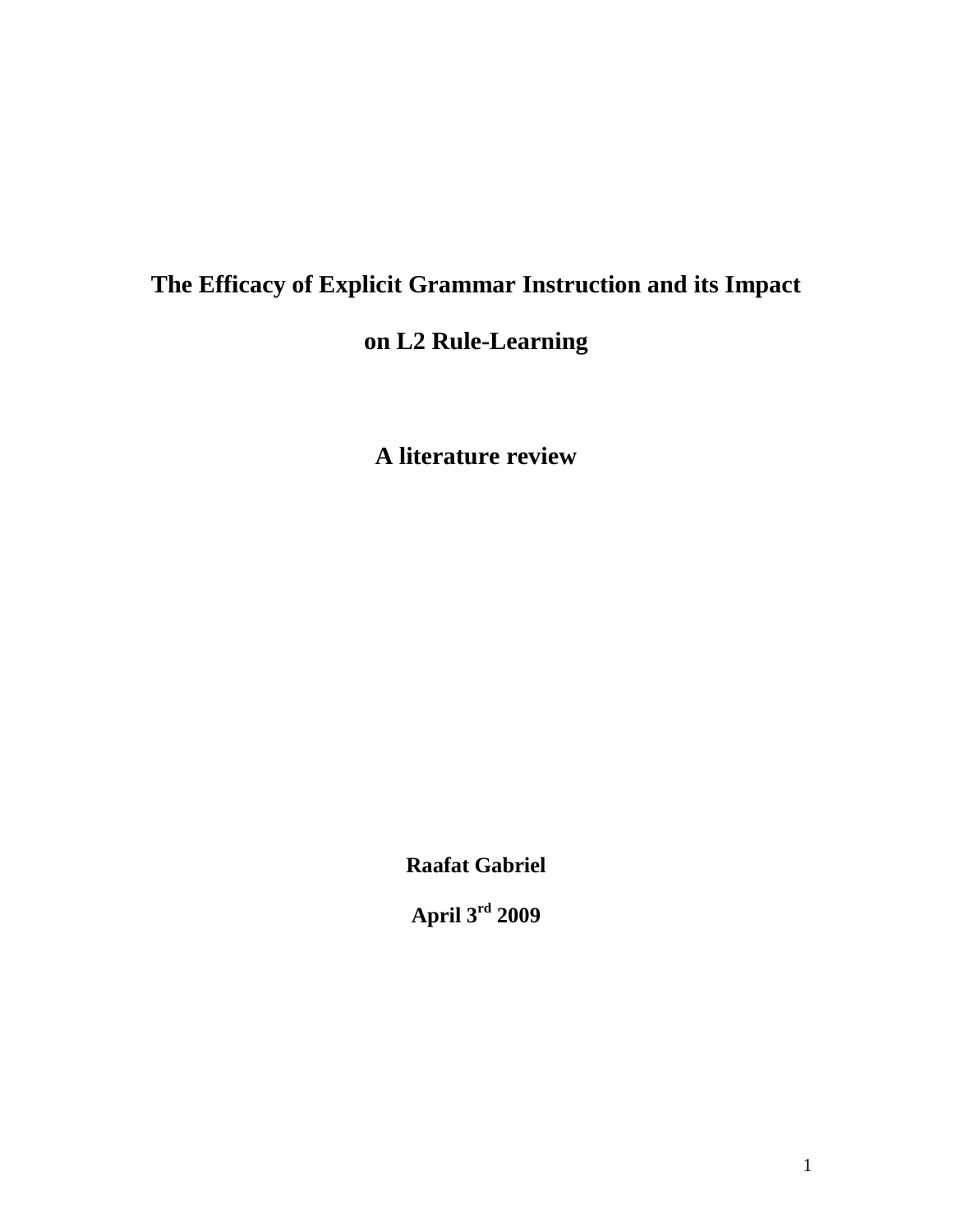# **I. Outline**

# **II. Introduction**

- A. The focus of the review and its significance
- The focus of the review : The efficacy of explicit grammar instruction
- B. The historical perspective
- C. The goal of the review

# **III. Methods**

- Years covered: 2004 to 2007
- Preliminary Resources: Academic Search Complete M Eric and Google Scholar
- Keywords: "grammar teaching" or "explicit" and "deductive"
- Criteria used: Relevance to the focus of the review
- Rationale for choosing the four articles here
- Reasons for excluding two studies

# **IV. Results**

- Summary of Andrews (2007)
- Summary of Mohamed (2004)
- Summary of Tode (2007)
- Summary of Radwan (2005)

# **V. Discussion**

- Summary of the major results of the review
- Comparing results with previous reviews
- Application toward future research

# **Table of references**

**Appendix 1** Table 1: A summary of the four studies reviewed in this paper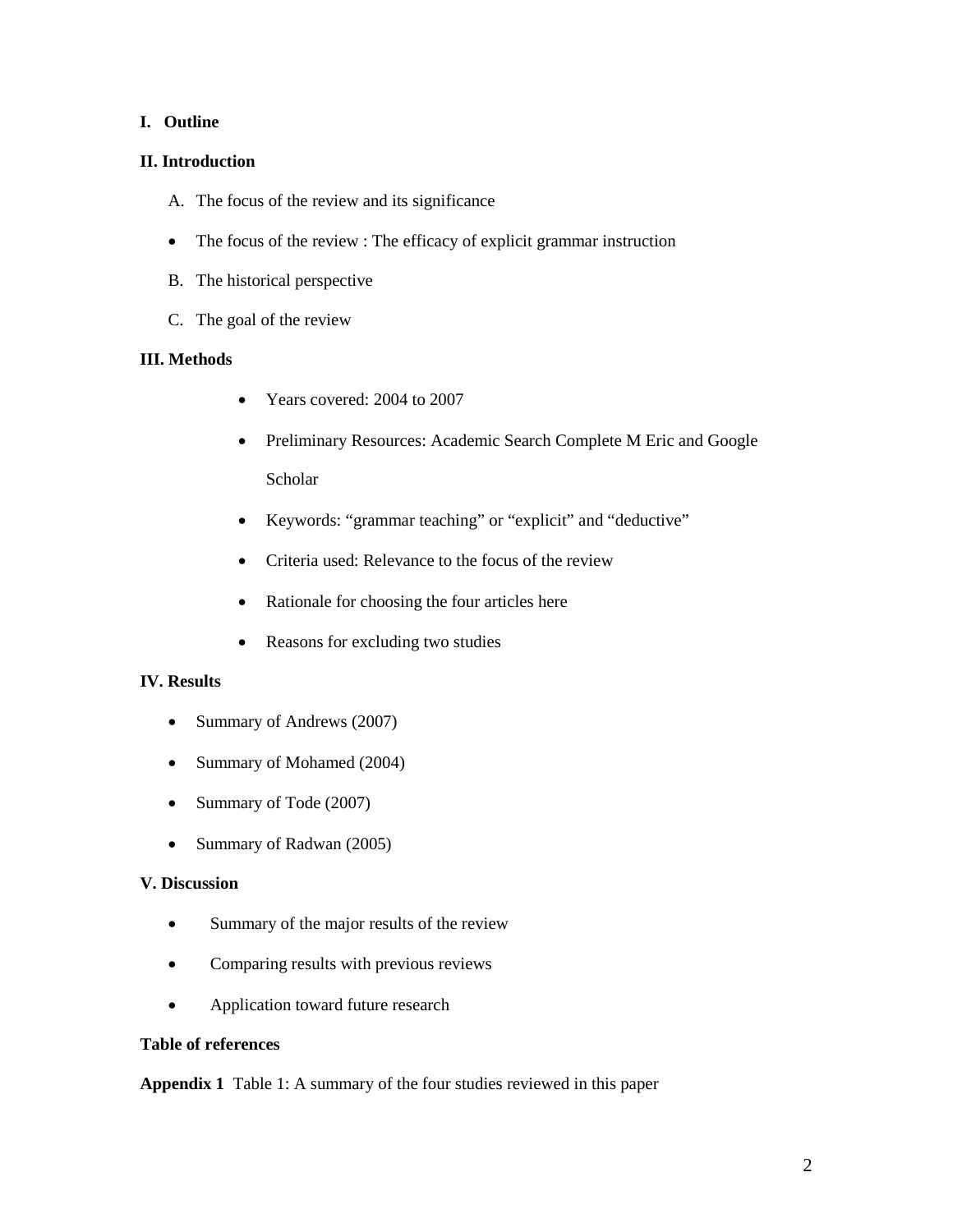#### **I. Introduction**

#### **The focus of the review and its significance**

It is crucial that foreign language teachers know well what kinds of grammar teaching strategies best aid learning in the classroom in order to adjust their teaching toward a practical and successful approach. Much of the debate about how to help EFL learners achieve grammatical proficiency centers on the implicit versus explicit, or deductive versus inductive grammar instruction dichotomy. The focus of is review is the importance of explicit teaching of grammar and its effect on language learning. This is an extremely important issue in various disciplines in applied linguistics, particularly teaching methodology and second language acquisition (SLA). Finding out whether focus-on-form enhances or impairs learning and/or acquisition of a second language (L2) or foreign language (FL) will influence teachers' deciding on the teaching techniques they adopt to effectively get the target language across to their learners.

## **The historical perspective**

A quick look at the research history in this domain points out that researchers are split regarding explicit versus implicit teaching. For example, White (1987) stresses that teaching grammar is essential because some structure cannot be learned naturally. Krashen (1982) states that grammar is acquired naturally if learners are exposed to enough comprehensible input; consequently, it does not have to be explicitly or deductively taught. Larsen-freeman (1995) states that even if grammar is naturally acquired, instruction is essential to enhance it.

#### **The goal of the review**

The goal of this review is to point out the contexts where explicit teaching of grammar could be effective and some of the factors that influence its positive effect on L2/FL learning. The review starts with Andrews (2007), and Mohamed (2004) who view both explicit and implicit teaching as equal in some contexts. The last two studies Tode (2007) and Radwan (2004) show how explicit teaching could be more effective.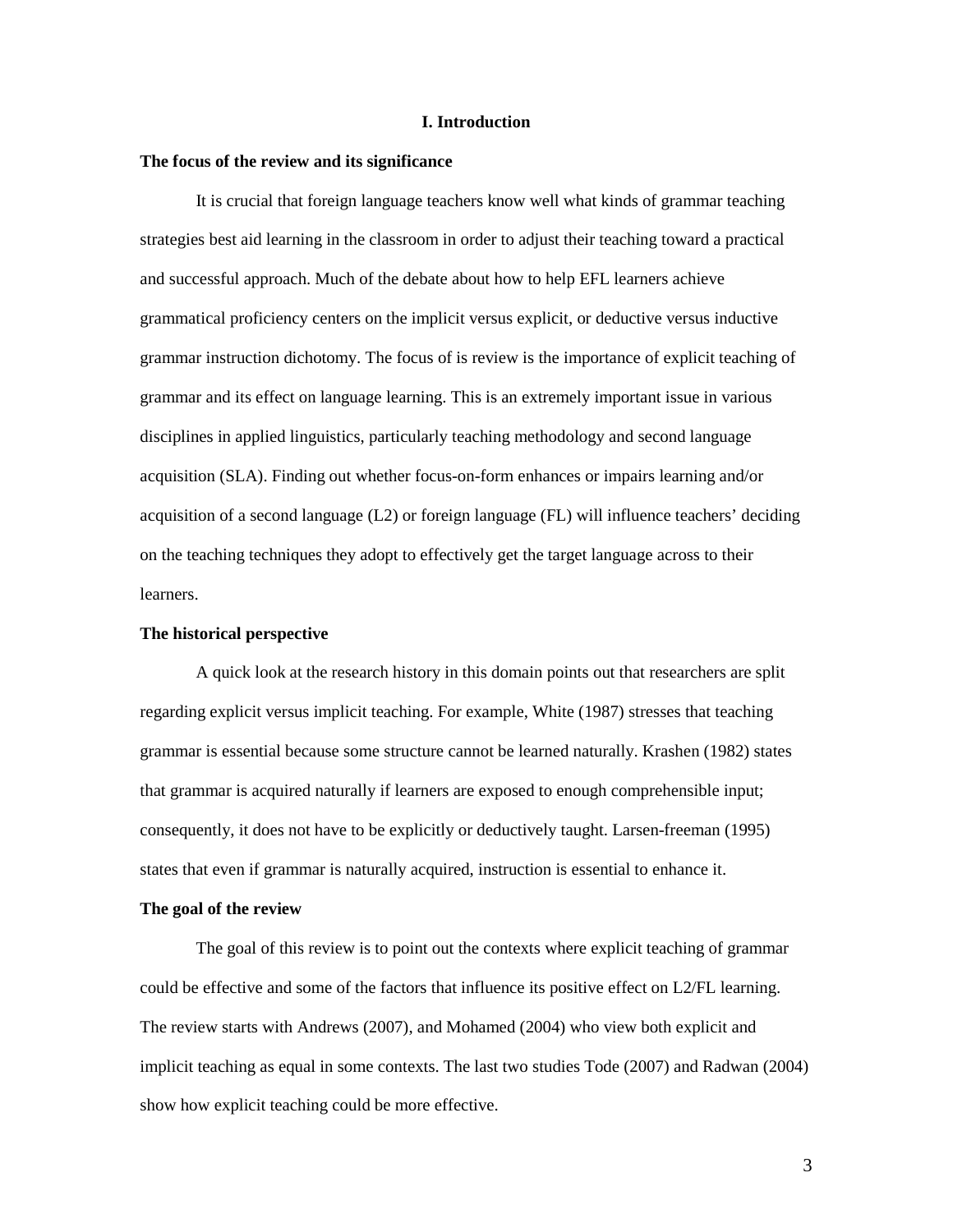#### **II. Method**

The studies I review here were written between the years 2004 and 2007; I found these articles through EBSCOhost database service using Academic Search Complete and ERIC. In EBSCOhost, I limited my search to articles that have been published recently in journals and only those that include my search guide words in the abstracts supplied by the authors. The key words that guided my search are "grammar teaching" or "explicit" and "deductive". The search resulted in 32 articles. Whenever I came across any interesting article whose full text is unavailable, I used Google Scholar to locate it. I excluded articles that are irrelevant to explicit grammar instruction, and kept only 6 studies. Although these 6 studies were relevant to the focus of this review, I excluded two of them: Winitz and Sagarna (2007) and Erlam (2003) because their focus was on Spanish and French respectively. I wanted studies that mainly deal with English structures which I am familiar with. This would make it easy for me to follow the studies, besides its relevancy to my major. I finally decided on four studies that varied in their support to this teaching strategy of grammar. The rationale for selecting only these four studies is their relevance to explicit or deductive instruction of English structures to EFL or ESL learners.

#### **III. Results**

#### **Andrews (2007)**

To reach the main target of the review, the article of Andrews (2007) aims at supplying research consumers and EFL/ESL teachers with empirical data on the influence of implicit and explicit teaching of both simple and complex grammatical structures on the ESL learners' learning of these structures. The ESL learners here are at 3 levels of proficiency. Among the purposes relevant to focus of the review, the researcher sought to discover if a certain structure must match the learner's current level of proficiency. The researcher wanted to find out if one method of teaching is better than others regarding the nature of the structure itself. The study was guided by three questions: the researcher asked whether there is a significant difference between explicit and implicit grammar teaching approaches in learning complex and simple rules the other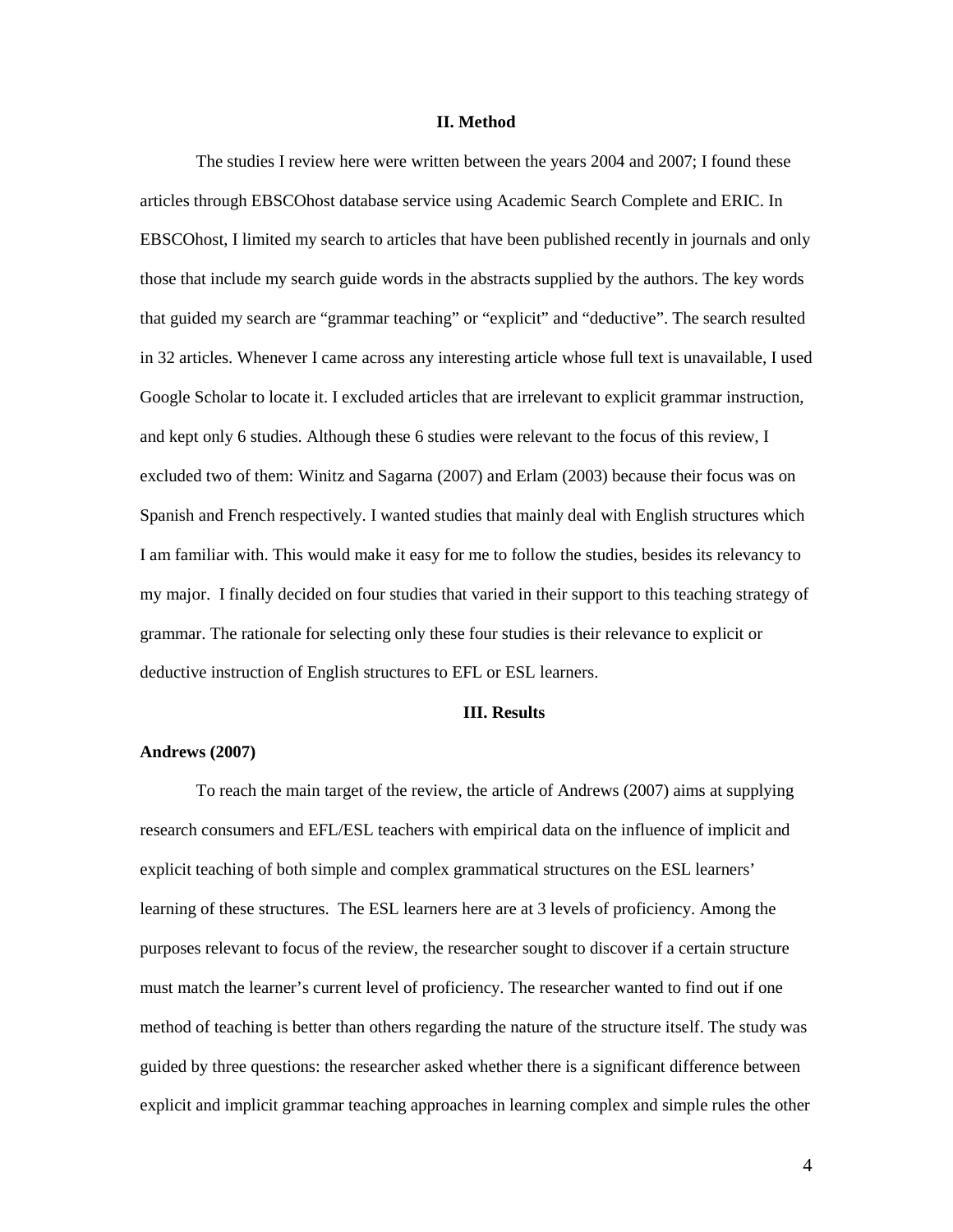two questions are relevant to the effect of language proficiency on the learning of simple and complex structures.

There are 70 participants in this quantitative applied study and they are all teenage L2 learners in intact classes, which means they were conveniently sampled. They were divided into 2 groups, 35 in each group and each group was divided into 3 level groups with a minimum of 11 in each subgroup. The proficiency levels were beginner, intermediate, and advanced. The researcher conducted 2 treatments; the first one is explicit grammar teaching of a simple rule which subjectverb agreement (SVA) and a complex rule which is relative clauses. The other treatment used the same structures and content but adopting the implicit approach. The researcher used instrumental procedures to collect data: a pre-test, a post-test and a delayed post-test. Both groups had identical content and tests; they only difference is the teaching method. As for the findings of the study, after the researcher established the importance of grammar teaching and the difference this formfocused instruction makes compared to being merely flooded by input, she pointed out that the method of teaching did make a difference indicating that explicit teaching of grammar resulted in better learners performance particularly with complex rules, so the variable of structure type is related to the method of teaching grammar. The findings also indicate that there is no difference in learners' performance regarding explicit/implicit grammar teaching of simple rules. This indicates that explicit grammar teaching is as effective as implicit grammar teaching with regard to simple rules. In interpreting the results of her study, the researcher suggested relevant applications such as urging curriculum designers to heed the importance of L2 learning in college preparation programs.

#### **Mohamed (2004)**

Rather than forming conclusions regarding which is more effective from the teachers or researchers' perspective, the article of Mohamed (2004) aimed at exploring the learner's attitude and preference of the grammar teaching method. This study is an exploratory, applied and quantitative study that used instrumental procedures in form of tests and questionnaire to collect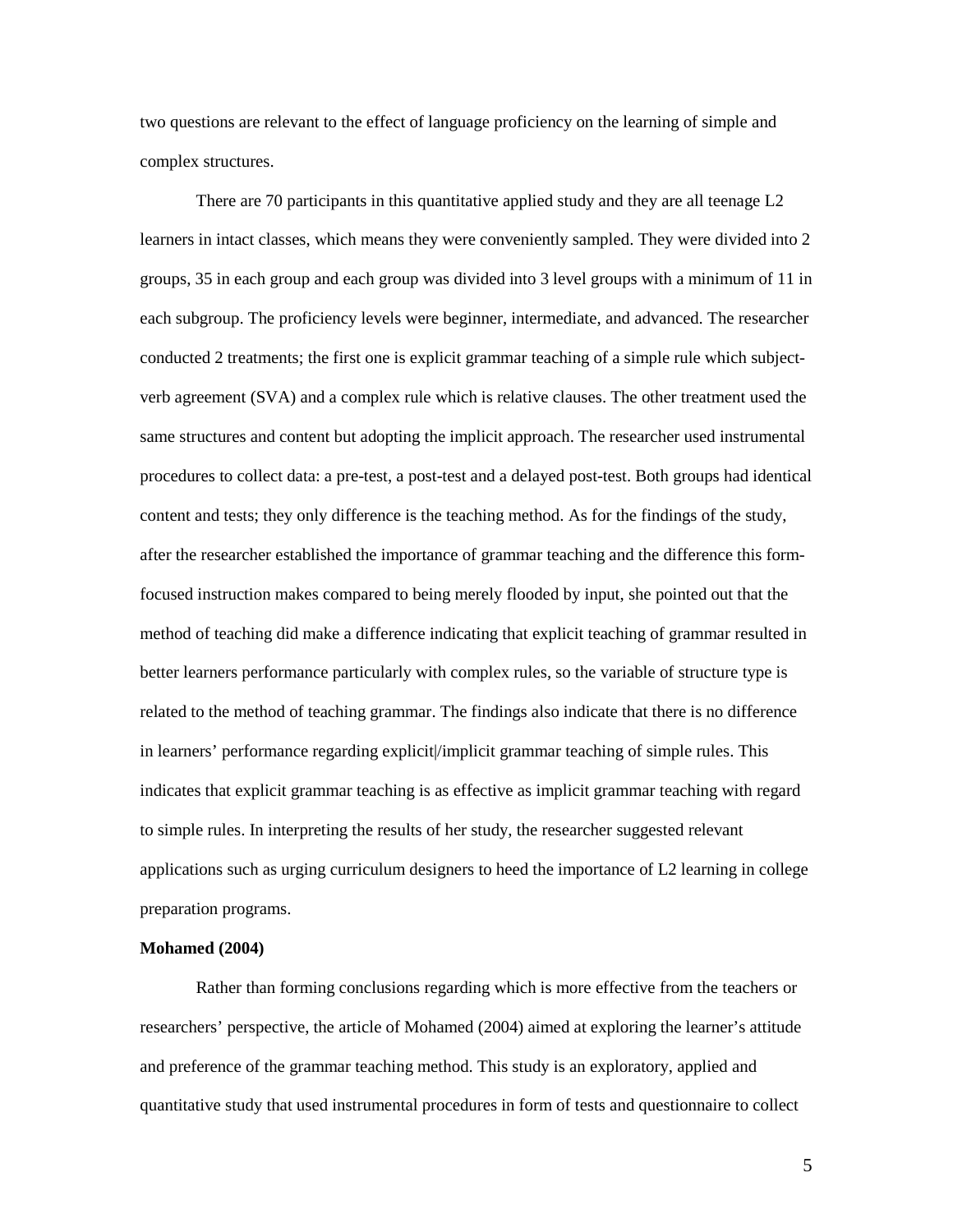the data. The research question was what learner's attitudes and preferences are regarding two techniques of grammar teaching: deductive and inductive, therefore, the researcher aimed at finding out which of these grammar teaching techniques appeals to ESL learners. The sample consisted of 53 ESL New Zealanders at the tertiary or university level of education. They were classified according to their language proficiency level, and each level was assigned a different structure to be learned once inductively and another time deductively. To illustrate, *the relative clause* structure was assigned to the lower-intermediate group, the structure of *negative adverbs* was assigned to the intermediate group and the *ergative verbs* structure was assigned to the upper intermediate group. Two treatments were given: a consciousness-raising (CR) task using deductive grammar teaching with 23 students from the 3 different levels and a CR task using inductive grammar teaching 28 students from the 3 levels working in pairs. Both groups were asked to complete a similar grammar activity after completing a different grammar task. The deductive group students did the activity after studying the rule explicitly while the other inductive group predict and form the rule before completing the activity. When the tasks were done, both groups were asked to fill out a questionnaire that aimed at determining their preferences and attitudes .The results indicated that students regard both task types equally effective and useful in language learning. It was also discovered that proficiency does not seem to affect task preference. In interpreting her studies, the researcher recommended the integration of both explicit and implicit teaching procedures with stress on the explicit approach especially with lower-level learners whose attention should be directed to important structure. She also stressed that care needs to be taken concerning generalizing the study findings.

#### **Tode (2007)**

 The previous tow studies agree that explicit teaching is important but they do not specify whether its impact lasts for a long time or not. The article of Tode (2007) aims at examining the durability of the effect of explicit and implicit grammar teaching on EFL junior high school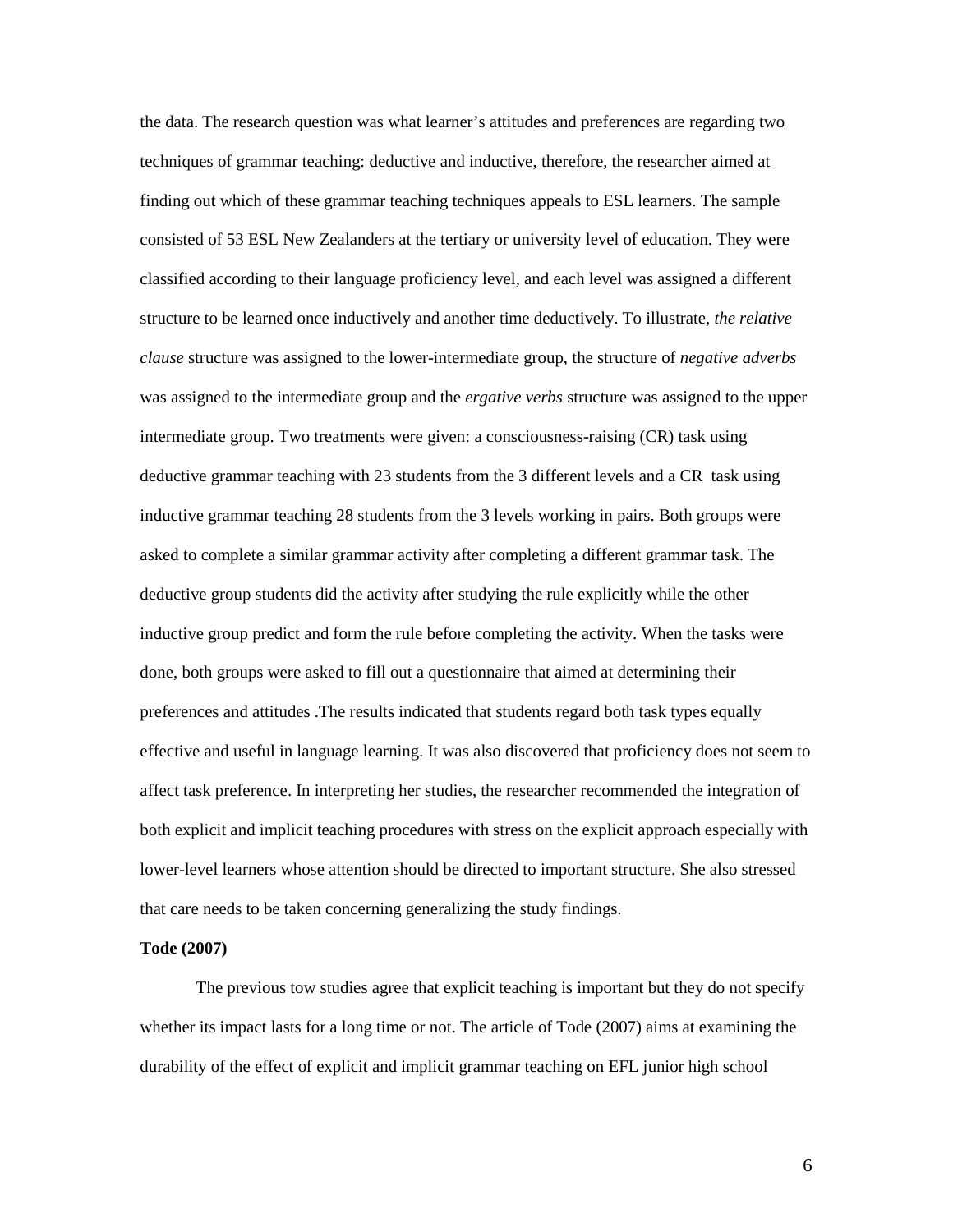learners at the beginning level. The researcher wanted to find out if any of these grammar teaching strategies would make learning the language easier.

The study was guided by four research questions all of which are related to the copular use of *be* which the target structure in this study. The researcher wanted to find out if explicit and implicit teaching strategies have any positive influence on Japanese high school learners' suppliance of the copular *be* before they learn anything about the auxiliary use of *be* in progressive tenses, for example. The researcher also wondered whether the explicit or implicit teaching of grammar would positively influence these learners' correct use of full verbs (FV) that do require the auxiliary be. The last two questions are related the durability of these assumed positive influences after introducing full verbs tenses like present simple tense.

To answer these questions, the researcher conveniently selected 3 intact classes of  $7<sup>th</sup>$ graders in a junior high school. They were all 89:33 in the treatment group that received explicit teaching , 29 in the other treatment group received implicit instruction and 27 in the control group that received no special instruction The target structure was the copular "*be*" in all these groups .The researcher selected this sample carefully as all these students have rudimentary skills of English, therefore eliminating the different background effect .Besides, the nature of their school syllabi seem to fit the study perfectly because it was based mainly in teaching structure which are listed separately , this means when they focus on a particular segment in their course the rarely use the previous one . This eliminates the factor of interference of other structures. They were all taught by the same teacher. The researcher used instrumental procedures in this experimental study that lasted for 7 months during which the participants sat for 5 tests: a pretest before the first treatment which was 50 minutes of explicit, implicit and particular type instruct of copular *be* , an immediate post test and another delayed post test three weeks after the second treatment which is the teaching of auxiliary *be* in present progressive, a month later they took test 4 and 2 months later they took test 5 . The tests were the same for the 2 experimental groups and control group.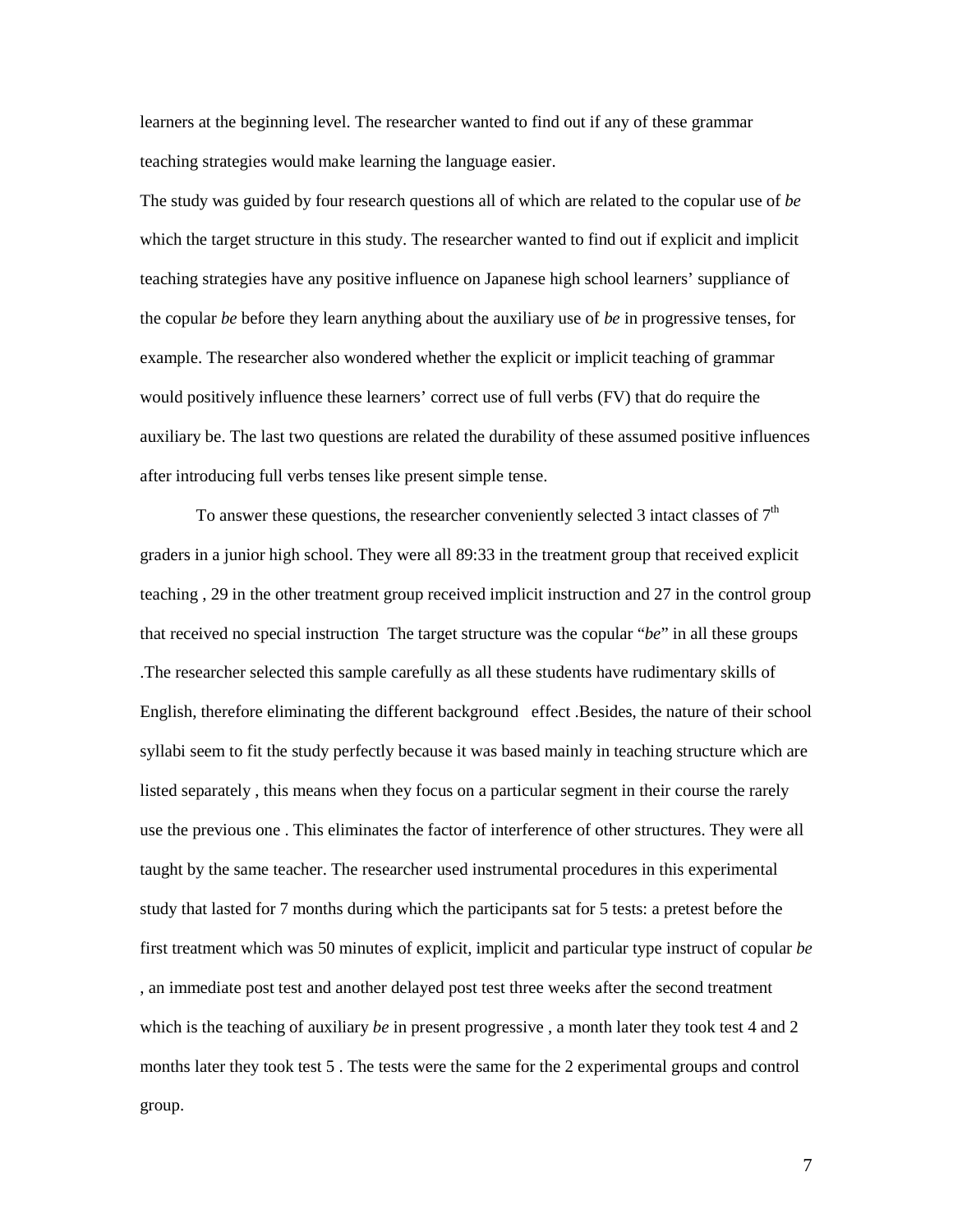The results revealed that the first treatment group who received explicit teaching performed better than other groups but the durability of the positive effect of teaching is questionable; therefore, it can not be inferred that explicit instruction is better. With regard to the effect of explicit teaching on learning a certain form after another form is introduced, a significant difference in performance was noticed in the results showing the importance of explicit teaching in this respect. To sum up the results , explicit teaching is really more effective but its influence is not durable .This is due to the context here , because the Japanese syllabus taught structures separately and required no integration , thus eliminating any structures reinforcing the learning of other structures . While interpreting reflecting on the study findings, the researcher recommended some applications such as enhancing noticing of new structures and providing learners with adequate opportunities to practice the new structure and contrast it with previously learned ones. It is noteworthy here that the treatment period in study was only 50 minutes and writing was the only four language analyzed, therefore it was short and artificial affecting the reliability of its results and the possibility of generalizing its findings .

#### **Radwan (2005)**

Similar to the previous study, Radwan (2005) aimed at investigating the influence of the explicit teaching on facilitating language learning. The purpose of this study is similar to the previous and it was guided by three questions. The researcher wanted to find out if the degree of explicitness affects the learning of the target structure, whether this degree affects the learners' awareness and whether the level of awareness correlates positively with the learners' future use of the target structure.

To answer these questions, the researcher randomly selected 42 EFL participants in 2 universities in Washington; he divided them into 4 groups and randomly assigned four learning conditions: textual enhancement, role-oriented, content-oriented and non treatment of grammar teaching in the control group. The target structure was the use of *indirect object* and its position regarding word order. Al participants had a pre-test. The treatment differed in the degree of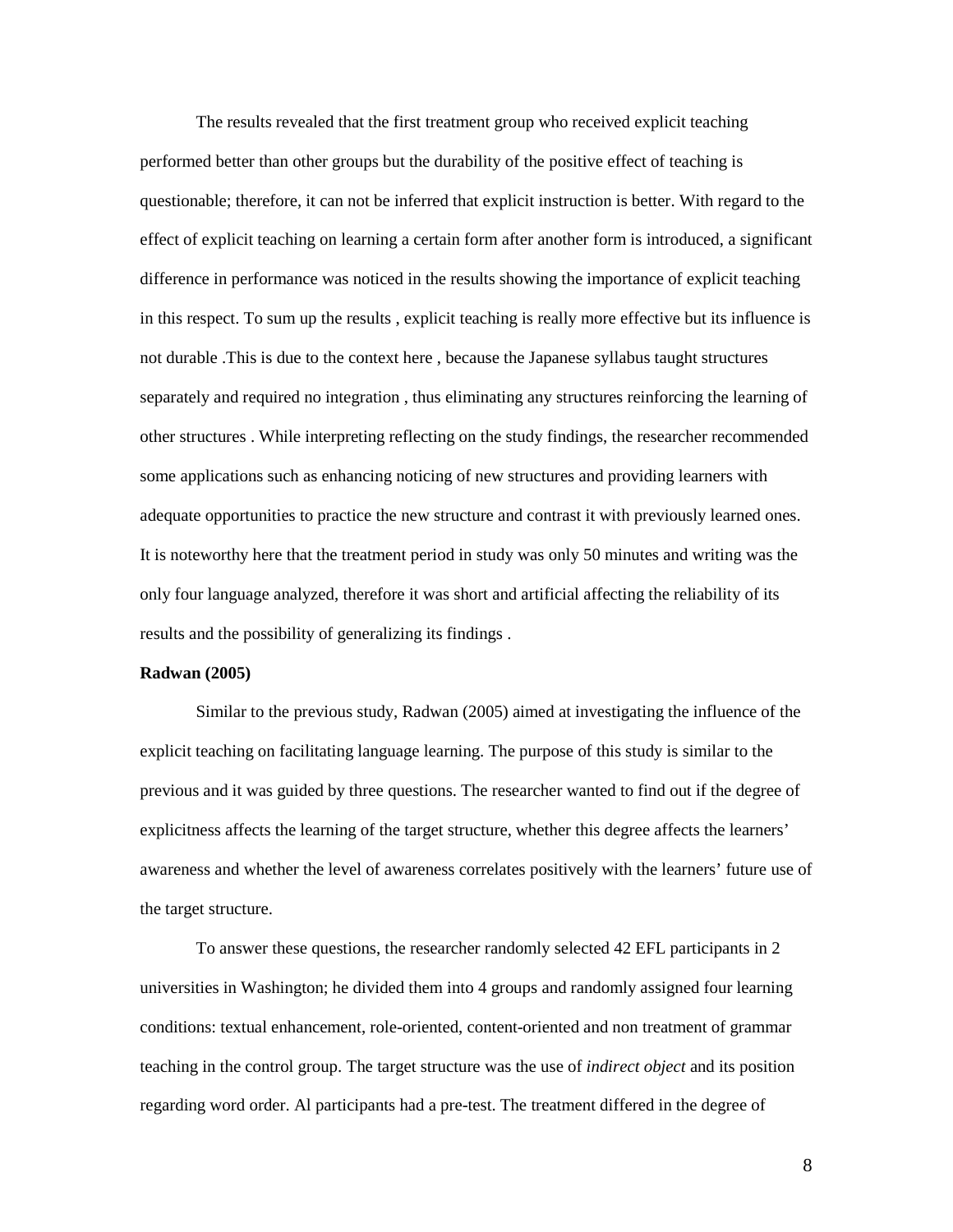explicitness ranging from extremely form focused in the rule oriented group to no focus on form at all in the content group. In addition to using instrumental procedures such as test, the researcher also use observational procedures such think-aloud verbal protocols to gather his data. The participants sat for 2 post tests .The results showed that rule-oriented group whose degree of explicitness is high outperformed other groups of implicit instruction or no instruction at all. The researcher was cautions in interpreting the findings of his study .Although all results point out the importance of explicit teaching, he warned against extended generalizability of results because the sample was small.

# **IV Discussion**

#### **Summary of the major results of the review**

Table 1 in Appendix 1 gives a good idea not only about the results discussed below but also about other important parts in the four studies reviewed here. To sum up the findings of the four studies reviewed her, Andrews (2007) found out that explicit teaching of grammar makes a difference only when it comes to complex grammar rules, but explicit teaching is as effective as implicit teaching regarding simple grammar rules. Therefore there are times when both strategies have something in common; this was stressed by the survey carried out by Mohamed (2004) in which students report that both methods are equally important. The findings in Mohamed (2004) are different regarding the role played the proficiency level which Mohamed (2004) claimed to have no effect on the preference of teaching method while Andrews (2007) said it interferes which the efficacy of the particular method. In a trial to distinguish one method instead of equalizing them, Tode (2007) in his findings gave more weight to explicit teaching but the durability of its effect is questionable. Without raising any doubts regarding the effect of explicit teaching, Radwan (2005) pointed out in the findings of his study the superiority of explicit grammar teaching which yield better performance than implicit teaching or no teaching at all.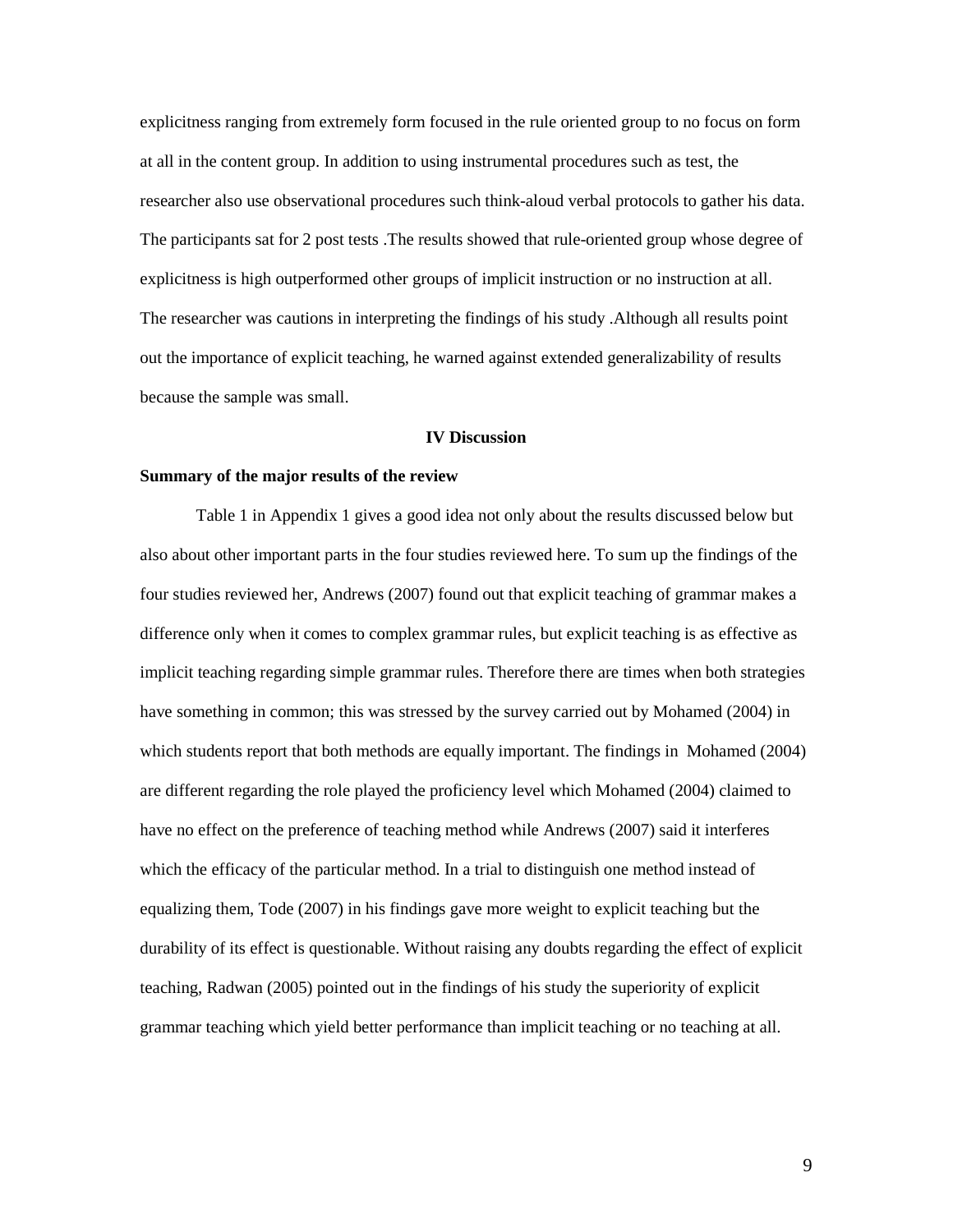#### **Comparing results with previous reviews**

The current review is partly related to a more comprehensive review carried out by Borg (2003) in which he discussed several points related to teacher cognition and perceptions regarding the teaching of grammar. It was surprising in the findings in this review that many studies claimed that the majority of learners favor explicit teaching while the majority of teachers favor the implicit grammar teaching method. These findings are compatible with Andrews (2007) and Radwan (2005) who also claimed students' preference of explicit rule-oriented teaching particularly in difficult structures, but it contradicts Mohamed (2004) who claimed students view both teaching methods as equally effective. Since the four studies in this review do not tackle teachers' self perception , it can not be inferred that it contradicts Borg (2003) with regard to the teachers' preference of inductive and implicit teaching of grammar.

#### **Application toward future research**

The findings of this review reflect the importance of focus-on form and explicit teaching of grammar, but the first two studies seem to find it equally important to other grammar teaching approaches. There is a continuous debate whether being flooded by comprehensible input such through immersion programs that depend mainly on implicit teaching is better than focus on form. As a teacher of EFL, I need more quantitative and qualitative studies to form , if possible, final conclusions concerning which is more effective, explicit or implicit teaching of grammar, deductive or inductive instruction, and which context is ideal for each particular teaching approach.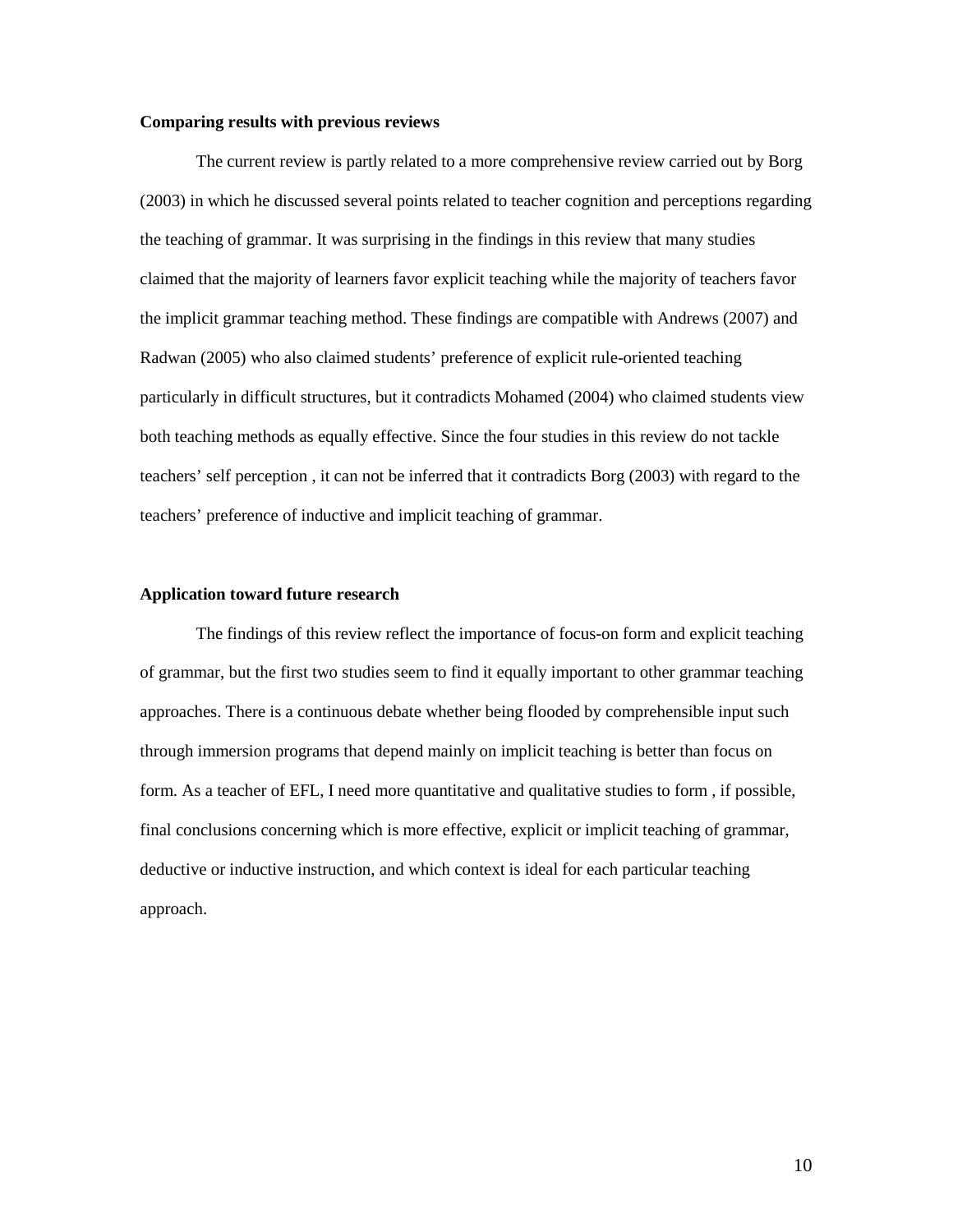### **Table of references**

1. Andrews, K. L. Z. (2007). The effects of implicit and explicit instruction on simple and complex grammatical structures for adult English language learners. *TESL-EJ, 11* (2). Retrieved December 7, 2008, from<http://tesl-ej.org/ej42/a5.html>

2. Borg, S. (2003). Teacher cognition in grammar teaching : a literature review. *Language awareness, 12* (2) 96- 108. Retrieved December 7, 2008, from Eric database (EJ789822).

3. Erlam, R. (2003). The effects of deductive and inductive instruction on the acquisition of direct object pronouns in French as a second language. *Modern Language Journal, 87* (2) 242- 260. Retrieved December 7, 2008, from Eric database (EJ668140).

4. Mohamed, N. (2004). Consciousness-raising tasks: a learner perspective*. ELT Journal, 58* (3) 228- 237. Retrieved December 7, 2008, from from Academic Search Complete database.

5. Radwan, **A. A.** (200**5**). The effectiveness of explicit attention to form in language learning. *System: An International Journal of Educational Technology and Applied Linguistics, 33* (1) 69- 87. Retrieved December 7, 2008, from Eric database (EJ803865).

6. Tode, T. (2007). Durability problems with explicit instruction in an EFL context: the learning of the English copula be before and after the instruction of the auxiliary be. *Language Teaching Research, 11* (1) 11- 30. Retrieved December 7, 2008, from Academic Search Complete database.

7. Winitz, H. & Sagarna, B. (2007). Acquiring explicit grammatical knowledge using the Spanish verbs ser and estar as examples. *Journal of Psychological Research. 36* (4) 319- 339. Retrieved December 7, 2008, from http://www.springerlink.com/content/66q017571m5723p4/